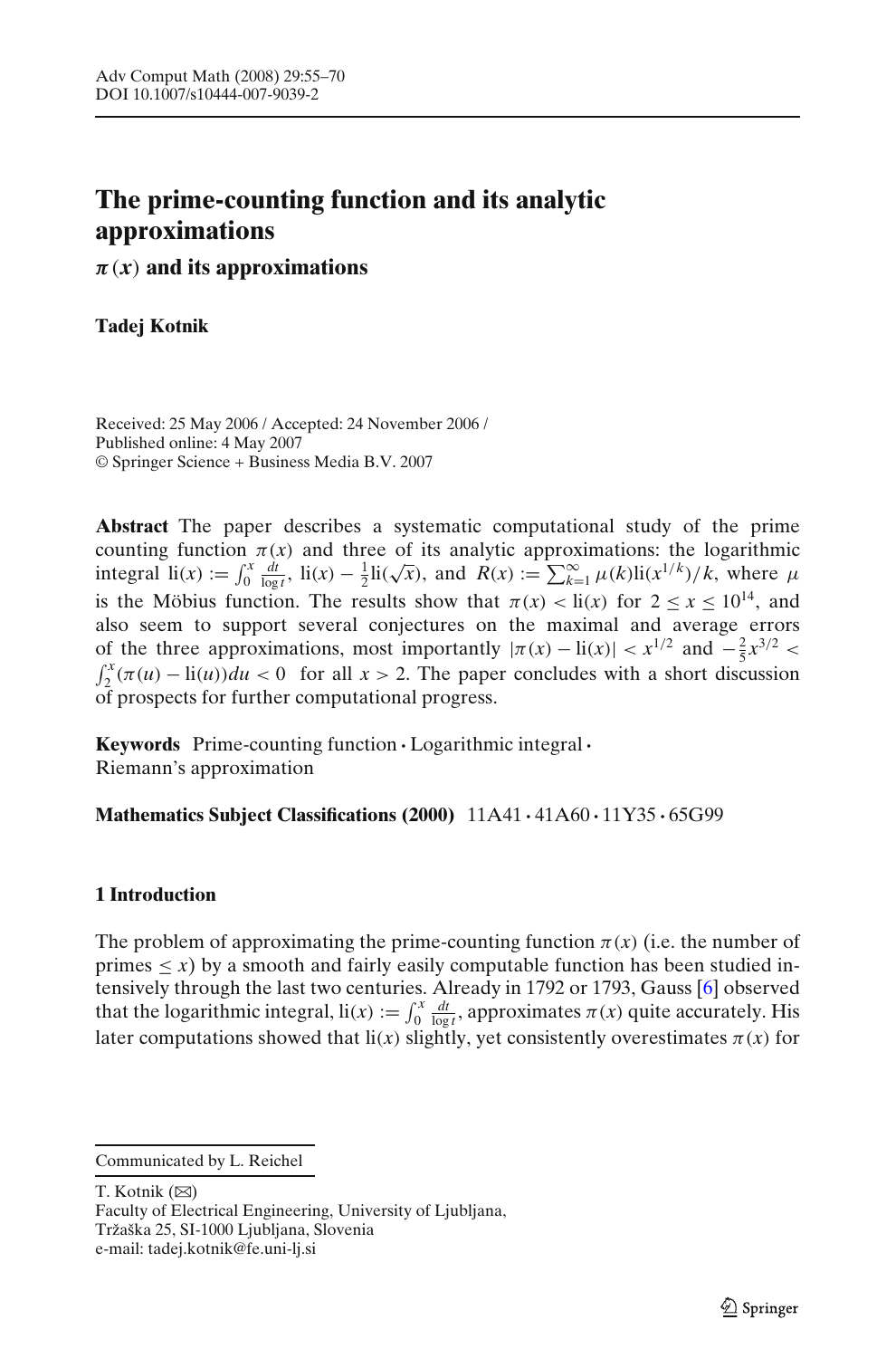<span id="page-1-0"></span> $2 \le x \le 3000000$ . Although Gauss does not seem to have conjectured explicitly that  $\pi(x)$  < li(x) holds for all  $x \ge 2$ , this was widely believed to be true until 1914, when Littlewood [\[12](#page-14-0)] proved that

$$
\pi(x) - \text{li}(x) = \Omega_{\pm} \left( \sqrt{x} \frac{\log \log \log x}{\log x} \right),\tag{1}
$$

from which it is clear that  $\pi(x) - \text{li}(x)$  changes sign infinitely often.

Since then, several studies have focused on the smallest value of *x* with  $\pi(x)$  $\text{li}(x)$ , which will be denoted here by  $\Xi$ . The first unconditional upper bound for  $\Xi$  was obtained in 1955 by Skewes [\[15\]](#page-14-0), who showed that  $\log_{10} \log_{10} \log_{10} \log_{10} Z < 3$ . This was strengthened in 1966 by Lehman [\[11](#page-14-0)] to  $\approx$  < 1.65  $\times$  10<sup>1165</sup>, in 1987 by te Riele [\[16](#page-15-0)] to  $\Xi$  < 6.69 × 10<sup>370</sup>, and in 2000 by Bays and Hudson [\[1\]](#page-14-0) to  $\Xi$  < 1.40 × 10<sup>316</sup>. The first lower bound for  $\Xi$ , namely  $\Xi > 3000000$ , followed from the computations of Gauss described above. This was improved in 1962 by Rosser and Schoenfeld [\[14\]](#page-14-0) to  $\Xi > 10^8$ , in 1975 by Brent [\[3](#page-14-0)] to  $\Xi > 8 \times 10^{10}$ , and in 1993 by Odlyzko (unpublished) to  $\Xi > 1.59 \times 10^{13}$ . In the present paper it is shown that  $\Xi > 10^{14}$ .

Another line of investigation focused on the order of magnitude of  $\pi(x) - \text{li}(x)$ . To date, the strongest unconditional *O*-bound is

$$
\pi(x) - \text{li}(x) = O\left(x \exp\left(-0.2098 \frac{(\log x)^{3/5}}{(\log \log x)^{1/5}}\right)\right),\,
$$

which follows from a method developed in 1958 by Vinogradov [\[17](#page-15-0)] and Korobov [\[9\]](#page-14-0), corrected in 1963 by Walfisz [\[20\]](#page-15-0), and with the constant 0.2098 obtained in 2002 by Ford [\[5](#page-14-0)]. Under the Riemann hypothesis, this can be strengthened considerably, and already in 1901 von Koch [\[18](#page-15-0)] showed that in this case

$$
\pi(x) - \text{li}(x) = O(\sqrt{x} \log x),\tag{2}
$$

which is still the strongest result of its kind. As  $(1)$  and  $(2)$  show, a proof of the Riemann hypothesis would bring the *O*- and  $\Omega$ -bounds of  $\pi(x) - \text{li}(x)$  rather close together, but some space for improvements would remain. The results in the present paper suggest that (2) could be strengthened to at least  $O(\sqrt{x})$ .

Alternative approximations of  $\pi(x)$  were also studied. In 1808, Legendre [\[10](#page-14-0)] observed that  $\pi(x)$  is approximated quite well by  $\frac{x}{\log x - B}$  (he originally proposed  $B = 1.08366...$ , but de la Vallée Poussin [\[4](#page-14-0)] demonstrated in 1899 that with any *B*, such approximations are inferior to  $\text{li}(x)$ . Another alternative was proposed by Riemann [\[13\]](#page-14-0), who in 1859 outlined a proof of an exact formula for  $\pi(x)$ 

$$
\pi(x) = \sum_{n=1}^{\infty} \frac{\mu(n)}{n} \left[ \mathrm{li}\left(x^{\frac{1}{n}}\right) - \sum_{\rho} \mathrm{li}\left(x^{\frac{\rho}{n}}\right) + \int_{x^{1/n}}^{\infty} \frac{du}{u(u^2 - 1) \log u} \right],\tag{3}
$$

where  $\mu$  is the Möbius function, and  $\rho$  runs through the nontrivial zeros of the Riemann zeta function. This formula, the proof of which was completed in 1895 by von Mangoldt [\[19\]](#page-15-0), suggested to Riemann that the series

$$
R(x) := \sum_{n=1}^{\infty} \frac{\mu(n)}{n} \text{li}\left(x^{\frac{1}{n}}\right) = \text{li}(x) - \frac{1}{2} \text{li}\left(x^{\frac{1}{2}}\right) - \frac{1}{3} \text{li}\left(x^{\frac{1}{3}}\right) - \frac{1}{5} \text{li}\left(x^{\frac{1}{5}}\right) + \frac{1}{6} \text{li}\left(x^{\frac{1}{6}}\right) - \dots
$$

2 Springer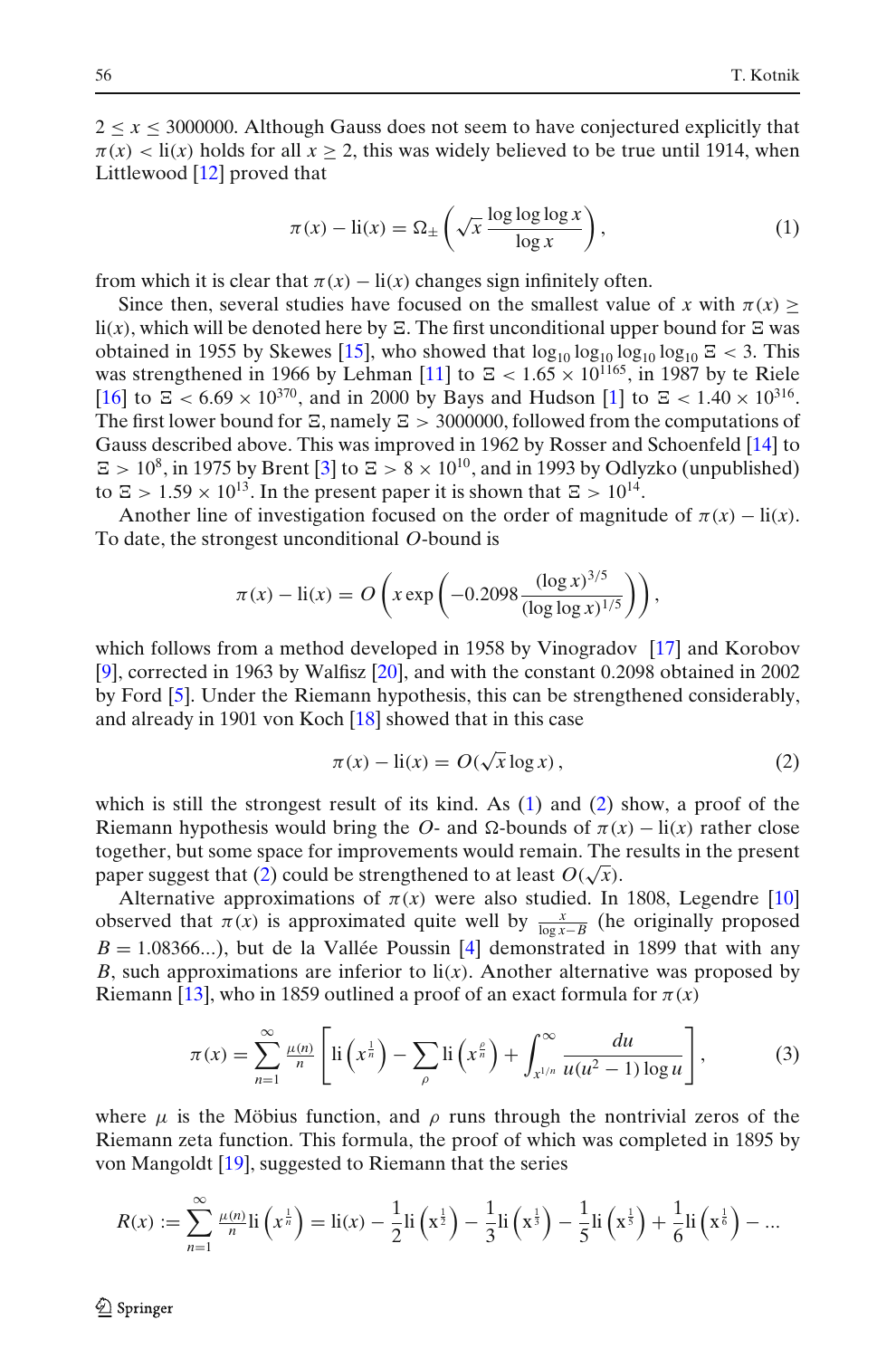<span id="page-2-0"></span>should be superior to  $\text{li}(x)$  in approximating  $\pi(x)$ . Since  $\pi(x) - \text{li}(x)$  has zeros, it is nowadays clear that this cannot be the case for all *x*. Moreover, as  $-\frac{1}{2}$ li(*x*<sup>1/2</sup>) −  $\frac{1}{3}$ li(*x*<sup>1/3</sup>) − ... = *O*( $\sqrt{x}$ / log *x*), which is smaller than the Ω-bound of  $\pi(x) - \text{li}(x)$  in [\(1\)](#page-1-0), it follows that  $\pi(x) - R(x)$  has this same  $\Omega$ -bound. This implies that  $R(x)$  could at most be superior to  $\mathbf{li}(x)$  on the average, in the sense that

$$
\left| \int_{2}^{x} (\pi(u) - R(u)) du \right| < \left| \int_{2}^{x} (\pi(u) - \text{li}(u)) du \right| \quad \text{for all sufficiently large } x \,, \tag{4}
$$

but whether this is true remains to be resolved. It is, however, clear that even in this sense *R*(*x*) is no better than its first two terms alone, i.e.  $\text{li}(x) - \frac{1}{2}\text{li}(\sqrt{x})$ , since in such averaging the role of the third and the following terms is asymptotically negligible (see [\[8\]](#page-14-0), and the results in the present paper for some numerical evidence).

Finally, if (4) is false, li(*x*) could still be inferior to li(*x*)  $-\frac{1}{2}$ li( $\sqrt{x}$ ) and *R*(*x*), provided that

$$
\int_{2}^{x} (\pi(u) - \text{li}(u))du < 0 \quad \text{for all } x \ge 2 ,
$$
 (5)

so that on the average  $\text{li}(x)$  would be biased strictly toward overestimating  $\pi(x)$ . Assuming the Riemann hypothesis, Ingham  $[8]$  $[8]$  proved this inequality for all sufficiently large *x*, while its analogues for  $\text{li}(x) - \frac{1}{2} \text{li}(\sqrt{x})$  and *R*(*x*) are false, with the integrals taking both negative and positive values (see the results of this paper).

#### **2 Methods of computation and processing**

## 2.1 General

The program for computation and storage of the data was written in Delphi 6.0 (Borland, Scotts Valley, CA, USA) and run on a PC with a 2.4 GHz Intel Pentium 4 processor and 512 MB of RAM. All the integer variables were stored as 64-bit integers (type Int64), and all the non-integer variables as 80-bit reals (type Extended, 19-digit precision). The algorithms used for the computation of  $\pi(x)$ , li(*x*), and  $R(x)$ are described in Sections [2.2–2.4.](#page-3-0)

As  $\pi(x)$  is constant between primes, and  $\text{li}(x)$  is strictly increasing, all local maxima of  $\pi(x) - \text{li}(x)$  occur at primes. Thus, if  $\pi(x) - \text{li}(x)$  is negative at the start of an interval and at all primes within it, then it is negative throughout this interval. This method was used to verify the negativity of  $\pi(x) - \text{li}(x)$  for  $2 \le x \le 10^{14}$ .

Each decimal order of magnitude within the studied *x*-range was subdivided into 2400 intervals of equal length on the logarithmic scale, i.e. into intervals  $\mathcal{P}_k$ :  $x_k \leq$  $x < x_{k+1}$ , with  $x_{k+1} := 10^{1/2400} x_k$ . For the two *x*-values corresponding to the largest and the smallest value of  $\pi(x)$  − li(*x*) within each  $\mathcal{P}_k$ , the values of li(*x*) −  $\frac{1}{2}$ li( $\sqrt{x}$ ) and the smallest value of  $\pi(x)$  − li(*x*) within each  $\mathcal{P}_k$ , the values of li(*x*) −  $\frac{1}{2}$ li( $\sqrt{x}$ ) and *R*(*x*) were computed, and the set {*x*,  $\pi(x)$ , li(*x*), li(*x*) −  $\frac{1}{2}$ li( $\sqrt{x}$ ), *R*(*x*)} was stored. The largest and the smallest values of  $\int_{2}^{x} (\pi(u) - \text{li}(u) + \frac{1}{2} \text{li}(\sqrt{u})) du$  and of  $\int_2^x (\pi(u) - R(u))du$  within each  $\mathcal{P}_k$  were also stored, while for  $\int_2^x (\pi(u) - \text{li}(u))du$ , which is monotonic in the investigated *x*-range, the value at each  $\overline{x_k}$  was stored.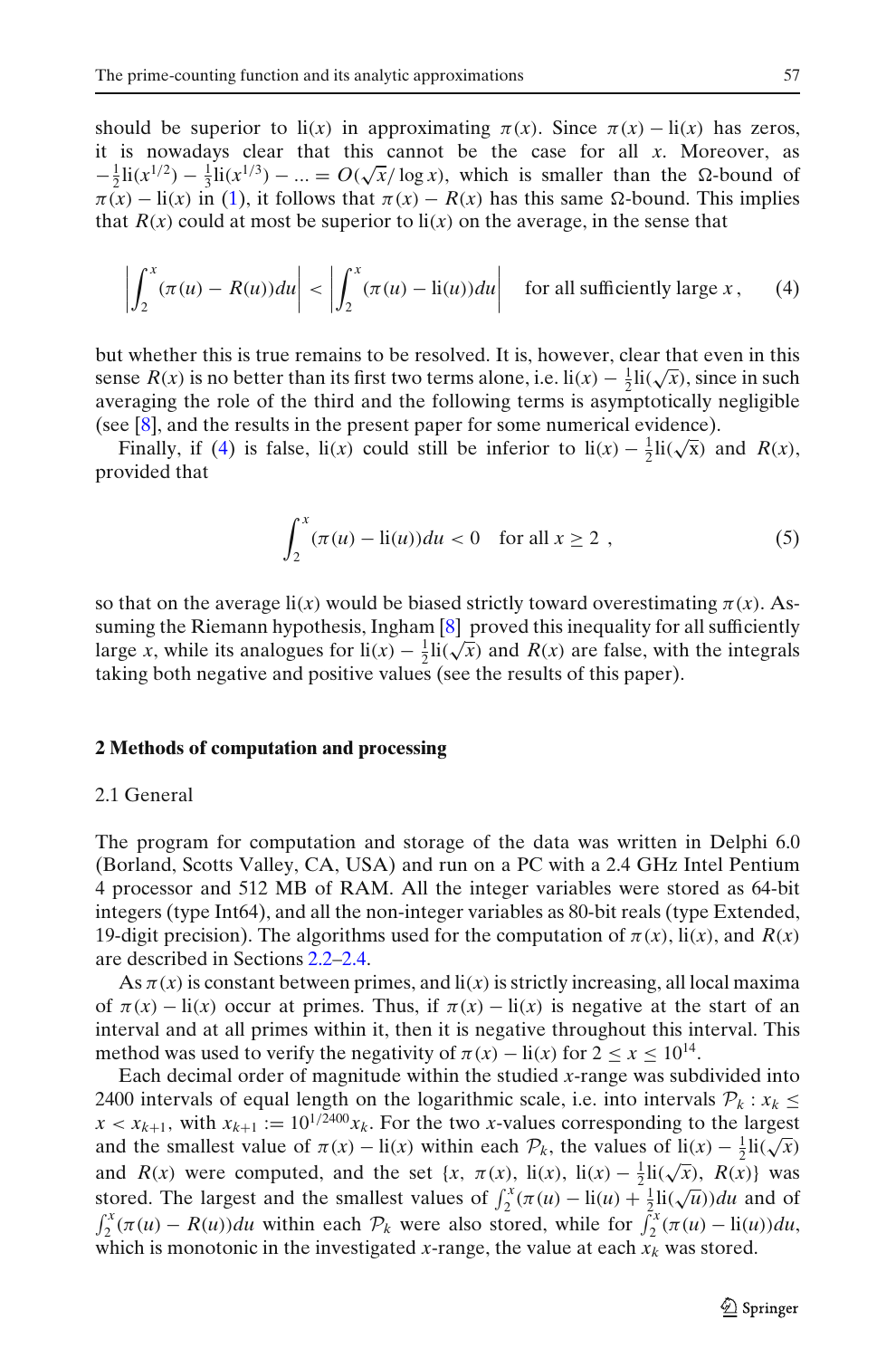#### <span id="page-3-0"></span>2.2 The function  $\pi(x)$

Computation of  $\pi(x)$  was based on an adaptation of the Eratosthenes sieve, with the sieving interval partitioned into blocks of  $2 \times 3 \times 5 \times 7 \times 11 \times 13 \times 17 \times 19 =$ 9699690 integers. Sieving of the first block with the primes  $\leq$  19 yielded the "smallprime variation" block that was used repeatedly as the initialization value for subsequent blocks before sieving with the primes  $> 19$ . The computed  $\pi(x)$  were periodically checked with Mathematica 5.1 (Wolfram Research, Urbana, IL, USA) using the PrimePi routine, and no error was encountered.

#### 2.3 The function  $\mathbf{li}(x)$

Computation of li(*x*) was based on the formula discovered by Ramanujan and proved in Berndt [\[2](#page-14-0)],

$$
\text{li}(x) = \gamma + \log \log x + \sqrt{x} \sum_{n=1}^{\infty} a_n \log^n x
$$

where

$$
a_n = \frac{(-1)^{n-1}}{n! \, 2^{n-1}} \sum_{m=0}^{\lfloor (n-1)/2 \rfloor} \frac{1}{2m+1}.
$$

The values of  $\text{li}(x)$  were obtained by truncating the outer series at  $n = 75$ . Mathematica 5.1 was used to precompute the exact values of the coefficients  $a_1, a_2, ..., a_{75}$ , which were then rounded to 20-digit precision and stored in the program as constants of type Extended. For  $x > 10^{10}$  linear interpolation was used in intervals [x, x + A], with  $A = 2310$  up to  $x = 2 \times 10^{12}$ ,  $A = 30030$  up to  $x = 2 \times 10^{13}$ , and  $A = 9699690$ up to  $x = 10^{14}$ . Section [A](#page-9-0) of the Appendix shows that in the computation of  $\text{li}(x)$ using this algorithm, the absolute errors caused by truncation, interpolation, and finite precision round-off are less than  $6 \times 10^{-11}$ ,  $7 \times 10^{-4}$ , and  $1.54 \times 10^{-8} \sqrt{x}$ , respectively, everywhere in the range  $2 \le x \le 10^{14}$ .

#### 2.4 The function *R*(*x*)

Computation of  $R(x)$  was based on the formula proved by Gram [\[7\]](#page-14-0),

$$
R(x) = 1 + \sum_{n=1}^{\infty} b_n \log^n x
$$

where

$$
b_n = \frac{1}{n! \, n \, \zeta(n+1)}
$$

with  $\zeta$  denoting the Riemann zeta function. The values of  $R(x)$  were obtained by truncating the series at  $n = 102$ . Mathematica 5.1 was used to precompute the values of the coefficients  $b_1, b_2, ..., b_{102}$ , which were then rounded to 20-digit precision and stored in the program as constants of type Extended. Section [B](#page-12-0) of the Appendix shows that in the computation of  $R(x)$  using this algorithm, the absolute errors caused by truncation and finite precision round-off are less than  $4 \times 10^{-11}$  and  $1.22 \times 10^{-3}$ , respectively, everywhere in the range  $2 \le x \le 10^{14}$ .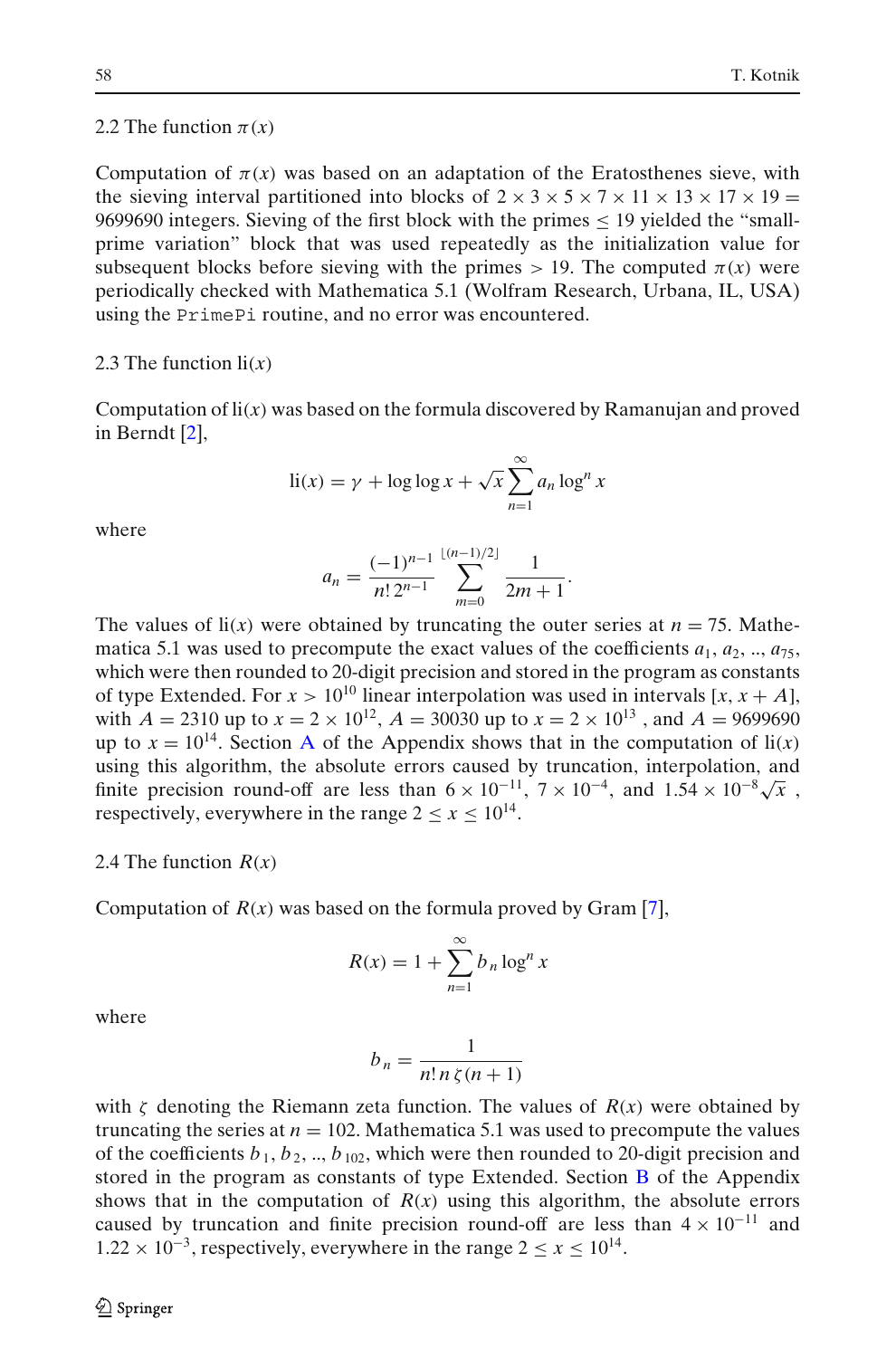## <span id="page-4-0"></span>2.5 The integrals of  $\pi(x)$ , li(*x*), and  $R(x)$

For  $x \in \mathbb{N}, x \geq 3$ , we have

$$
\int_2^x \pi(u) du = \sum_{n=2}^{x-1} \pi(n), \qquad \int_2^x \text{li}(u) du = x \text{ li}(x) - \text{li}(x^2) - C_1 ,
$$

$$
\int_2^x \text{li}(u^{1/2}) du = x \text{li}(x^{1/2}) - \text{li}(x^{3/2}) - C_2 ,
$$

with  $C_1 = -0.877257...$  and  $C_2 = -2.209859...$  the values of the primitives at the lower limit of integration. The integrals of  $\pi(x)$ ,  $\text{li}(x)$ , and  $\text{li}(x^{1/2})$  were computed using these formulae and the algorithms described in Sections [2.2](#page-3-0) and [2.3.](#page-3-0)

The series in Gram's formula (see Section [2.4\)](#page-3-0) can be integrated termwise, which is justified by uniform convergence and continuity of the terms. Using

$$
\int \log^n u \, du = n!u \sum_{m=0}^n \frac{(-1)^{n-m} \log^m u}{m!}
$$

this gives

$$
\int_2^x R(u) du = x \left[ 1 + \sum_{n=1}^\infty d_n \sum_{m=0}^n \frac{(-1)^{n-m} \log^m x}{m!} \right] - C_3,
$$

where

$$
d_n = \frac{1}{n\,\zeta(n+1)}
$$

and  $C_3 = 1.913594...$  is the value of the primitive at the lower limit of integration. The values at the upper limit of integration were obtained by truncating the outer series at  $n = 102$ . Mathematica 5.1 was used to precompute the values of the coefficients  $d_1$ ,  $d_2, ..., d_{102}$ , which were then rounded to 20-digit precision and stored in the program as constants of type Extended. Section [C](#page-13-0) of the Appendix shows that in the computation of  $\int_2^x R(u)du$  using this algorithm, the absolute errors caused by truncation and finite precision round-off are less than  $3.27 \times 10^{-11}x$  and  $1.90 \times 10^{-15}x^2$  (note that  $x^{2-\epsilon} =$  $o(\int_2^x R(u)du)$  for every  $\varepsilon > 0$ ), respectively, everywhere in the range  $2 \le x \le 10^{14}$ .

#### **3 Results and discussion**

The computations show that  $\pi(x) < \text{li}(x)$  at all primes in the range  $2 \le x \le 10^{14}$ , from which it follows (see Section [2.1\)](#page-2-0) that  $\Xi > 10^{14}$ .

For convenience, we define

$$
q_N(x) := \frac{\pi(x) - \sum_{n=1}^N \frac{\mu(n)}{n} \text{li}(x^{1/n})}{\sqrt{x}/\log x}.
$$

Figures [1,](#page-5-0) [2,](#page-5-0) and [3](#page-6-0) show  $q_1(x)$ ,  $q_2(x)$ , and  $q_\infty(x)$ , respectively, for  $2 \le x \le 10^{14}$ . In the strip at the bottom of Fig. [2,](#page-5-0) subintervals of  $[10^3, 10^{14}]$  with  $|q_2(x)| > |q_1(x)|$  are painted black. Similarly, in Fig. [3,](#page-6-0) subintervals of  $[10^3, 10^{14}]$  with  $|q_\infty(x)| > |q_1(x)|$ are marked in the upper strip, and those with  $|q_\infty(x)| > |q_2(x)|$  in the lower strip.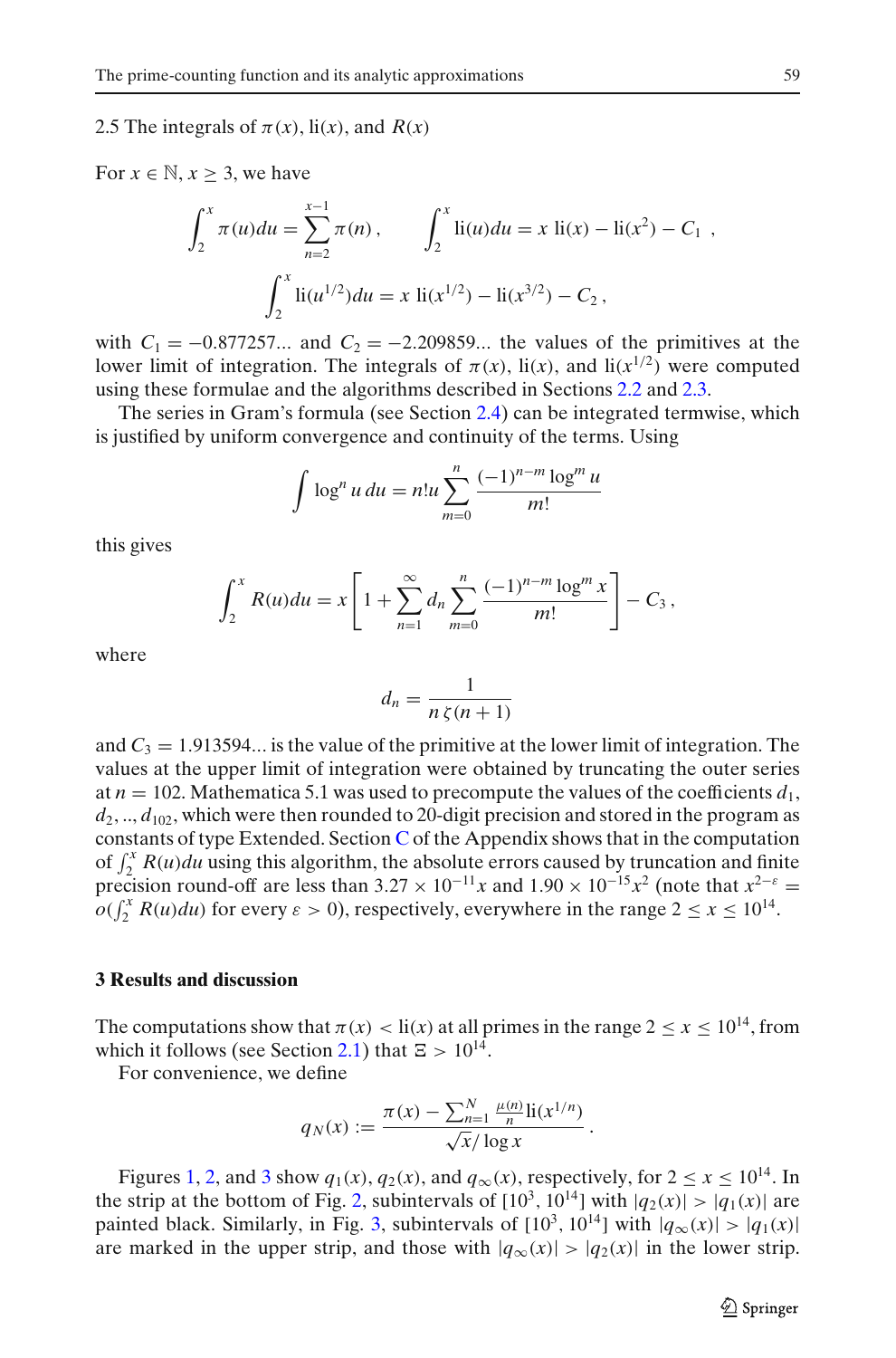<span id="page-5-0"></span>

**Fig. 1** *q*<sub>1</sub>(*x*) in the range  $2 \le x \le 10^{14}$ 

The strips show that also in *x*-ranges where  $\pi(x) - \text{li}(x)$  is quite far from zero,  $\text{li}(x)$ Fire strips show that also in *x*-tanges where  $h(x) - h(x)$  is quite far from zero,<br>can be superior to  $h(x) - \frac{1}{2}h(\sqrt{x})$  and  $R(x)$ , respectively, in approximating  $\pi(x)$ .

Integrating by parts, we get

$$
\text{li}(\sqrt{x}) = \frac{2\sqrt{x}}{\log x} \left( 1 + O\left(\frac{1}{\log x}\right) \right),
$$

so that

$$
q_1(x) - q_2(x) = -\frac{\text{li}(\sqrt{x})/2}{\sqrt{x}/\log x} = -1 - O\left(\frac{1}{\log x}\right)
$$



**Fig. 2**  $q_2(x)$  in the range  $2 \le x \le 10^{14}$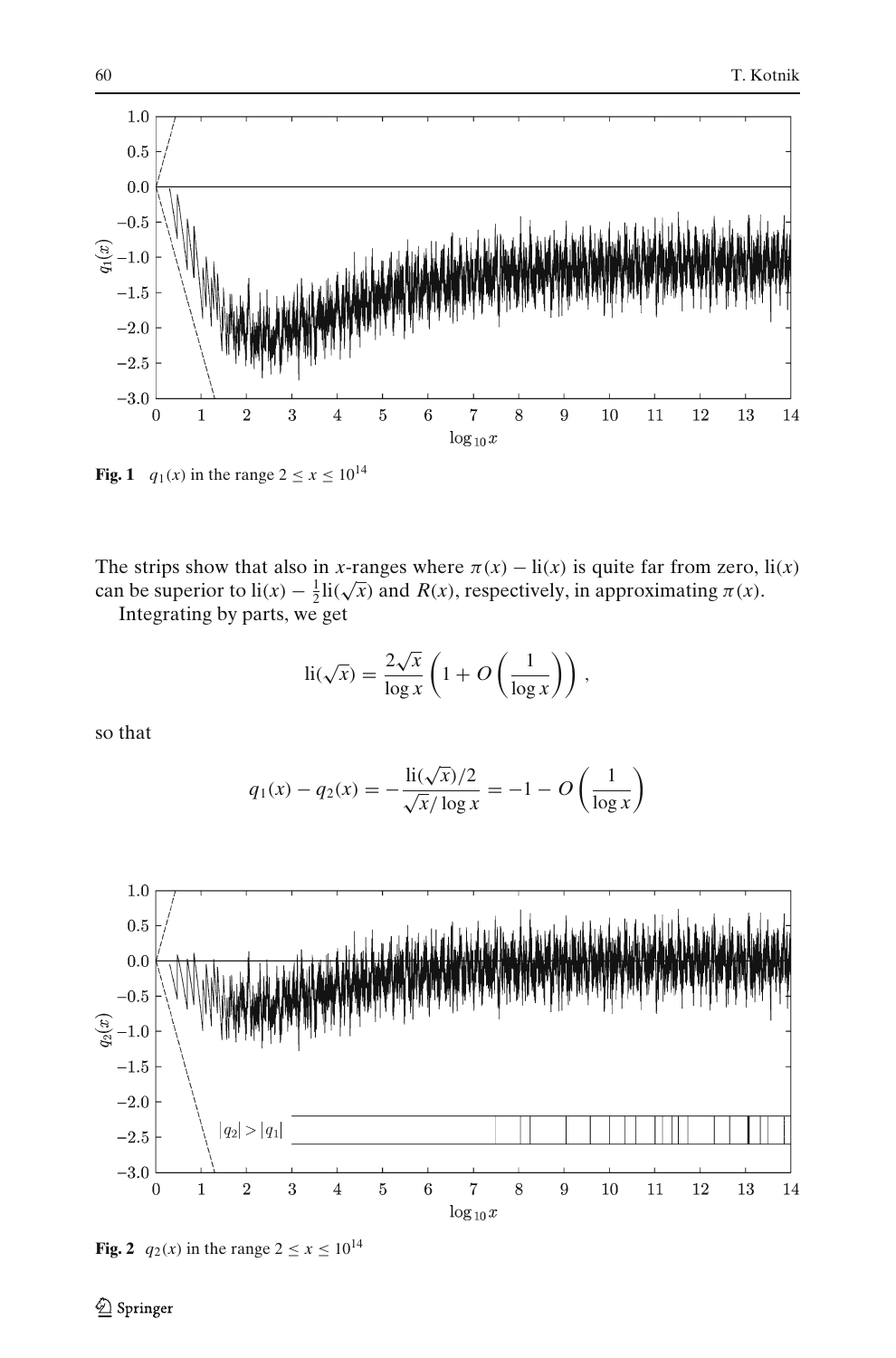<span id="page-6-0"></span>

**Fig. 3**  $q_{\infty}(x)$  in the range  $2 \le x \le 10^{14}$ 

and

$$
q_1(x) - q_\infty(x) = -\frac{\text{li}(\sqrt{x})/2 + O(x^{1/3}) \log x}{\sqrt{x}/\log x} = -1 - O\left(\frac{1}{\log x}\right).
$$

From the figures it appears that the nonoscillating component of  $q_1(x)$  asymptotically approaches  $-1$ , and those of  $q_2(x)$  and  $q_\infty(x)$  asymptotically approach 0. The behavior of  $q_1(x)$ ,  $q_2(x)$ , and  $q_\infty(x)$  also seems to suggest the following

*Conjecture 1* For all  $x \geq 2$ 

$$
|\pi(x) - \text{li}(x)| < \sqrt{x},
$$
\n
$$
\left| \pi(x) - \text{li}(x) + \frac{1}{2} \text{li}(\sqrt{x}) \right| < \sqrt{x},
$$
\n
$$
|\pi(x) - R(x)| < \sqrt{x}.
$$

As *x* increases, the confinement of these three functions with respect to  $\pm\sqrt{x}$ (corresponding to the dashed lines in Figs. [1,](#page-5-0) [2](#page-5-0) and 3) rapidly grows stronger, which seems to suggest that their order is actually  $o(\sqrt{x})$ , and perhaps even considerably closer to Littlewood's  $\Omega$ -bound than to von Koch's conditional O-bound, not to mention the Vinogradov–Korobov–Walfisz–Ford unconditional *O*-bound.

We now turn to the average errors of the three considered approximations. In analogy to the "normalization" used in  $q_N(x)$ , we define here

$$
e_N(x) := \frac{\frac{1}{x-2} \int_2^x \left( \pi(u) - \sum_{n=1}^N \frac{\mu(n)}{n} \text{li}(u^{1/n}) \right) du}{\sqrt{x}/\log x}.
$$

Figures [4,](#page-7-0) [5,](#page-7-0) and [6](#page-8-0) show the plots of  $e_1(x)$ ,  $e_2(x)$ , and  $e_\infty(x)$ , respectively, in the range  $2 \le x \le 10^{14}$  $2 \le x \le 10^{14}$  $2 \le x \le 10^{14}$  (note that the vertical scale of Fig. 4 differs from those of Figs. [5](#page-7-0) and [6\)](#page-8-0). In the strip at the bottom of Fig. [6,](#page-8-0) subintervals of  $[10^3, 10^{14}]$  with  $|e_{\infty}(x)| > |e_2(x)|$ are painted black, showing that for *x* beyond billions, the average superiority of *R*(*x*)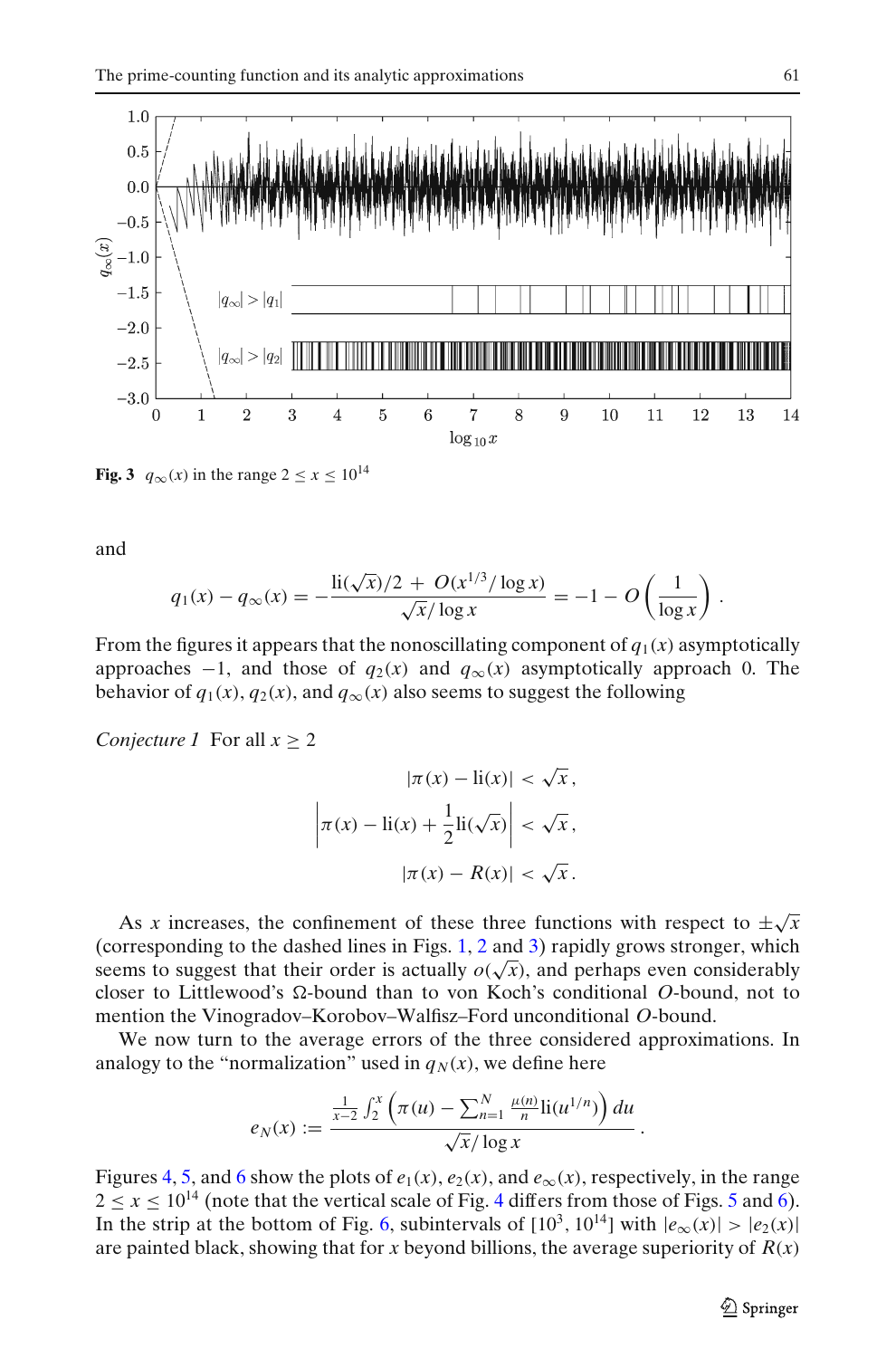<span id="page-7-0"></span>

**Fig. 4**  $e_1(x)$  in the range  $2 \le x \le 10^{14}$ 

over  $\text{li}(x) - \frac{1}{2} \text{li}(\sqrt{x})$  ceases to be the case. The two, however, appear to retain their superiority over  $li(x)$ , suggesting

*Conjecture 2*

$$
\left| \int_{2}^{x} (\pi(u) - \text{li}(u) + \frac{1}{2} \text{li}(\sqrt{u})) du \right| < \left| \int_{2}^{x} (\pi(u) - \text{li}(u)) du \right| \quad \text{for all } x > 2.222,
$$
\n
$$
\left| \int_{2}^{x} (\pi(u) - R(u)) du \right| < \left| \int_{2}^{x} (\pi(u) - \text{li}(u)) du \right| \quad \text{for all } x > 4.003.
$$

From the data it is also clear that  $\int_2^x (\pi(u) - \text{li}(u)) du$  remains negative for  $2 \le x \le$ 10<sup>14</sup>, while  $\int_2^x (\pi(u) - \text{li}(u) + \frac{1}{2}\text{li}(\sqrt{u}))du$  and  $\int_2^x (\pi(u) - R(u))du$  both take negative



**Fig. 5**  $e_2(x)$  in the range  $2 \le x \le 10^{14}$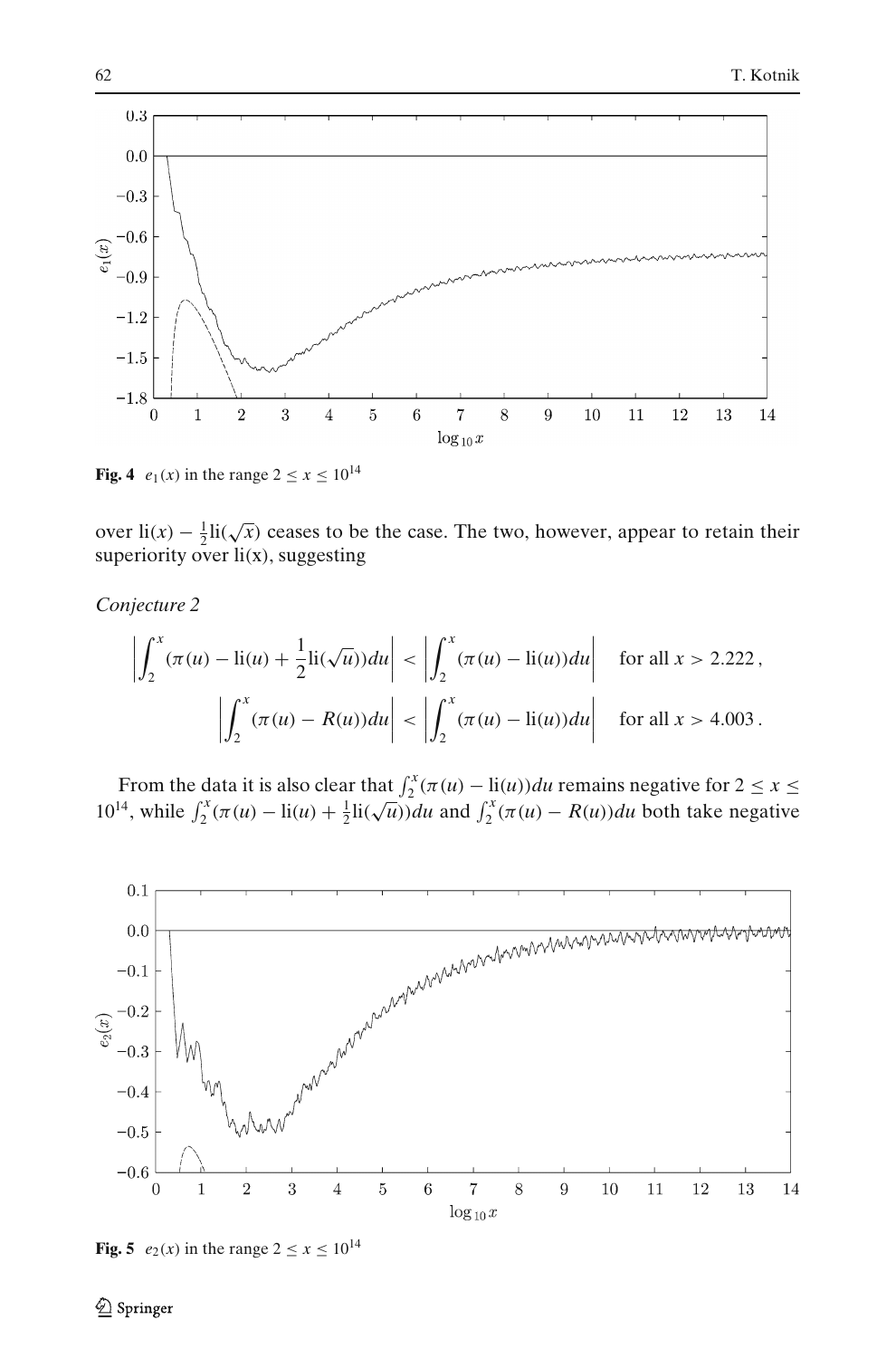<span id="page-8-0"></span>

**Fig. 6**  $e_{\infty}(x)$  in the range  $2 \le x \le 10^{14}$ 

and positive values; the former integral first becomes positive at  $x = 1.020... \times 10^{11}$ , and the latter at  $x = 1.201... \times 10^2$ .

Assuming the Riemann hypothesis, it can be shown [\[8](#page-14-0)] that the unbounded oscillations which contribute the factor  $\Omega_+$ (log log  $\log x$ ) in the integrands are smoothed out by the averaging, so that the oscillations in  $e_1(x)$ ,  $e_2(x)$ , and  $e_\infty(x)$  are bounded. This is a key step in Ingham's conditional proof that  $\int_2^x (\pi(u) - \text{li}(u)) du < 0$  for sufficiently large *x* (see Section [1\)](#page-0-0), and from the data shown in Fig. [4](#page-7-0) it appears that this might well be the case for all  $x \geq 2$ . Together with the general behavior of  $e_1(x)$ ,  $e_2(x)$ , and  $e_{\infty}(x)$ , this suggests

*Conjecture 3* For all *x* ≥ 2

$$
-\frac{2}{5}x^{3/2} < \int_{2}^{x} (\pi(u) - \text{li}(u))du < 0,
$$
\n
$$
-\frac{1}{5}x^{3/2} < \int_{2}^{x} (\pi(u) - \text{li}(u) + \frac{1}{2}\text{li}(\sqrt{u}))du < \frac{1}{5}x^{3/2},
$$
\n
$$
-\frac{1}{5}x^{3/2} < \int_{2}^{x} (\pi(u) - R(u))du < \frac{1}{5}x^{3/2}.
$$

As *x* increases, the confinement of the integrals with respect to the conjectured bounds  $\left(-\frac{2}{5}x^{3/2}\right)$  corresponds to the dashed curve in Fig. [4,](#page-7-0) and the negative branch of  $\pm \frac{1}{5}x^{3/2}$  $\pm \frac{1}{5}x^{3/2}$  $\pm \frac{1}{5}x^{3/2}$  to the dashed curves in Figs. 5 and 6) rapidly grows stronger.

If the nonoscillating component of  $q_1(x)$  asymptotically approaches  $-1$ , it would seem reasonable to assume that the nonoscillating component of  $e_1(x)$  asymptotically approaches  $-\frac{2}{3}$ . This also appears to be in agreement with the behavior of  $e_1(x)$ displayed in Fig. [4.](#page-7-0)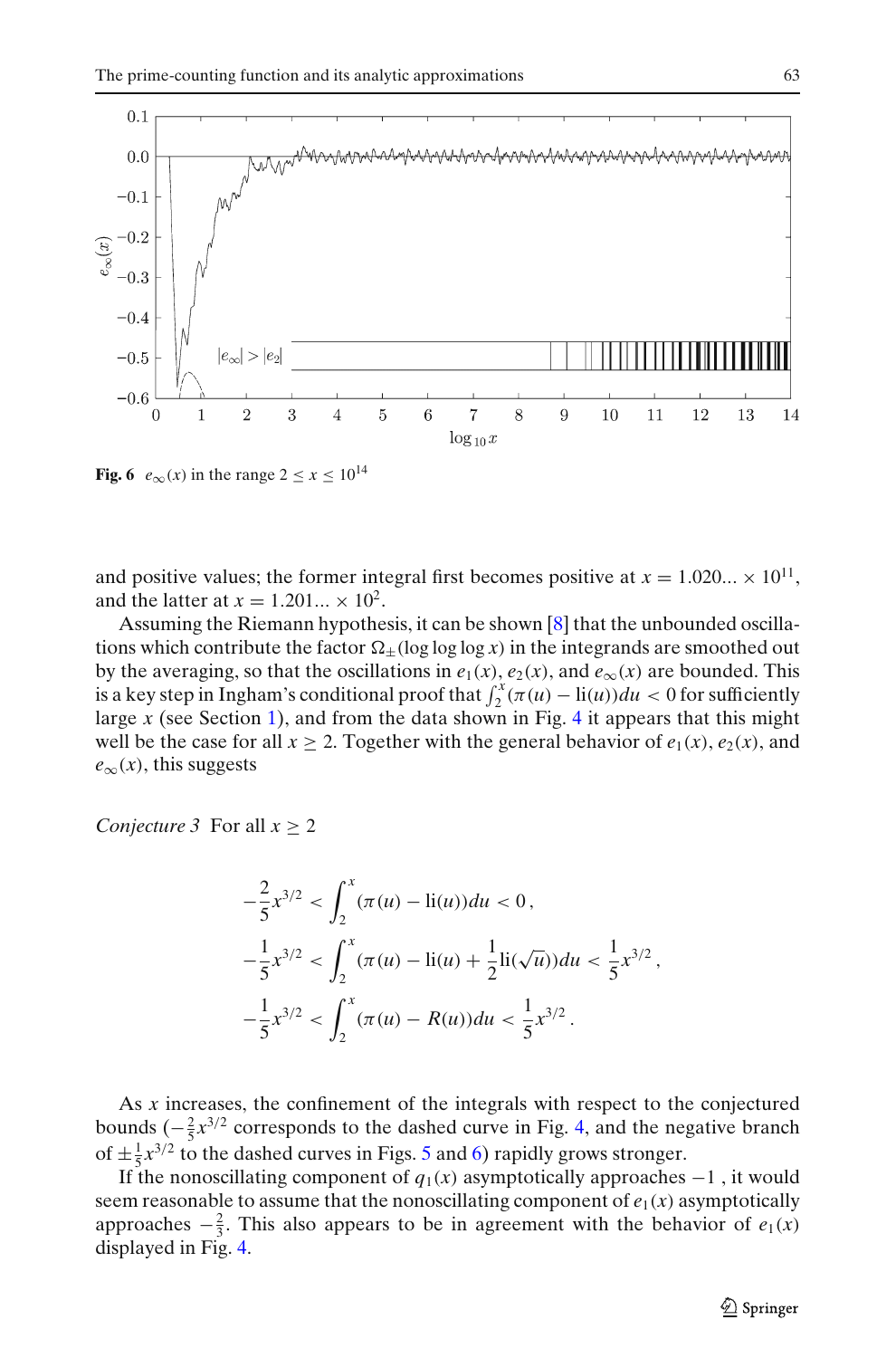#### <span id="page-9-0"></span>**4 Prospects for further progress**

The computations presented in this paper took approximately six months to complete. The *x*-range covered turned out to be broad enough to provide specific examples of several theoretically established properties of the three considered approximations of  $\pi(x)$ , such as the values of x for which li(x) is closer to  $\pi(x)$ than either  $\text{li}(x) - \frac{1}{2} \text{li}(\sqrt{x})$  or  $R(x)$ , and the values of *x* for which the average errors of  $\text{li}(x) - \frac{1}{2} \text{li}(\sqrt{x})$  and  $R(x)$  are positive. In principle, an extension to larger *x* could shed additional light on the accuracy of certain tentative observations, such as the oscillations of  $e_1(x)$  being asymptotically "centered" at  $-\frac{2}{3}$ , but for substantial improvements this extension would probably have to span far beyond the computationally accessible *x*-range.

One of the rigorous results obtained in this paper, and from a certain perspective also its main finding, is the bound  $E > 10^{14}$ . It is easy to envisage that using more powerful computers and/or distributing the computations among a number of machines, this aspect of the study could be extended by several orders of magnitude. Finding an *x* with  $\pi(x) > \text{li}(x)$  in this manner, however, does not appear very likely. Namely, the method used by Lehman [\[11](#page-14-0)], te Riele [\[16](#page-15-0)], and finally Bays and Hudson [\[1\]](#page-14-0) in imposing upper bounds for  $\Xi$  (see Section [1\)](#page-0-0) can be used for generating rough sketches of  $\pi(x) - \frac{d(x)}{dx}$  for ranges far broader than those amenable to exact computation of  $\pi(x)$ . Such sketches (see [\[1](#page-14-0)], p. 1291) suggest that  $\Xi$  could perhaps be in the vicinity of  $10^{176}$ ,  $10^{179}$ ,  $10^{190}$ ,  $10^{260}$ , or  $10^{298}$ , but a smaller value seems quite unlikely. A continuation of systematic computation of  $\pi(x)$  and  $\eta(x)$  at all primes can thus lead to improved lower bounds for  $\Xi$ , but probably not to  $\Xi$  itself. In view of the idle time on so many computers, this may still be a goal worth pursuing.

**Acknowledgements** I would like to thank Dr Jan van de Lune (Hallum, The Netherlands), Prof Richard P. Brent (Oxford University), and Prof Robert C. Vaughan FRS (Pennsylvania State University) for many instructive discussions and suggestions.

#### **Appendix A: Error analysis for li***(x)*

A.1 The truncation error

Truncation of the exact formula

li(x) = 
$$
\gamma
$$
 + log log x +  $\sqrt{x} \sum_{n=1}^{\infty} \frac{(-1)^{n-1} \log^n x}{n! 2^{n-1}} \sum_{m=0}^{\lfloor (n-1)/2 \rfloor} \frac{1}{2m+1}$ 

at  $n = N$  results in an error  $E_1(N, x)$  with

$$
|E_1(N, x)| < \sqrt{x} \sum_{n=N+1}^{\infty} \frac{\log^n x}{n! \, 2^{n-1}} \sum_{m=0}^{\lfloor (n-1)/2 \rfloor} \frac{1}{2m+1}
$$
  

$$
\stackrel{(1)}{\leq} \sqrt{x} \sum_{n=N+1}^{\infty} \frac{\log^n x}{(n-1)! \, 2^{n-1}} \stackrel{(2)}{=} 2t\sqrt{x} \sum_{n=N+1}^{\infty} \frac{t^{n-1}}{(n-1)!}
$$

2 Springer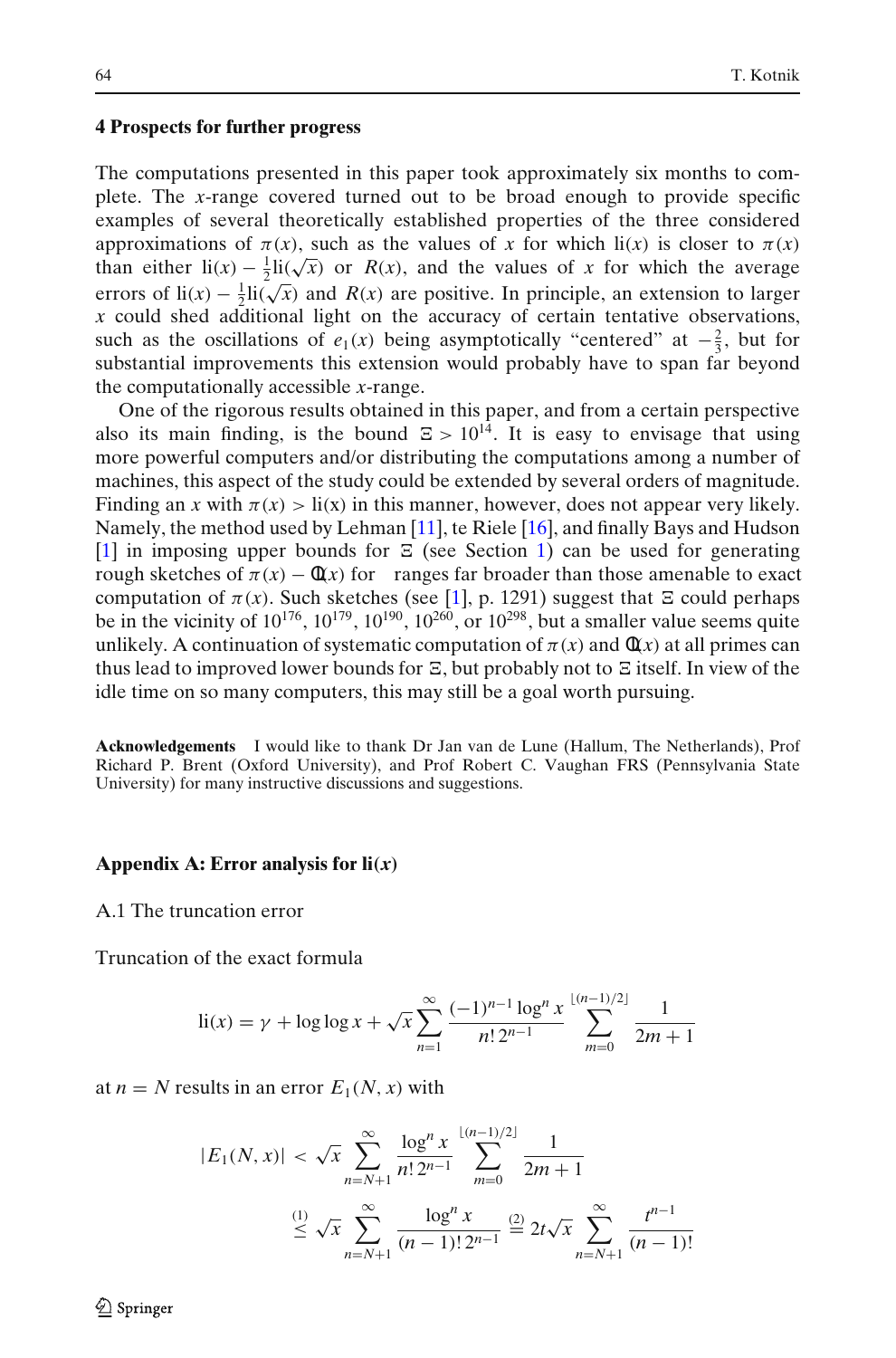$$
= 2t\sqrt{x} \sum_{n=N}^{\infty} \frac{t^n}{n!} = 2\sqrt{x} \frac{t^{N+1}}{N!} \sum_{n=0}^{\infty} \frac{t^n N!}{(N+n)!}
$$
  

$$
< 2\sqrt{x} \frac{t^{N+1}}{N!} \sum_{n=0}^{\infty} \frac{t^n}{(N+1)^n} \stackrel{(3)}{=} 2\sqrt{x} \frac{t^{N+1}}{N!} \frac{1}{1 - \frac{t}{N+1}}
$$
  

$$
= \frac{\sqrt{x} \log^{N+1} x}{2^N N!} \frac{1}{1 - \frac{\log x}{2(N+1)}}
$$

where in step (1) we used the fact that  $\sum_{m=0}^{\lfloor (n-1)/2 \rfloor} \frac{1}{2m+1} \le n$ , in step (2) we wrote  $t := \frac{\log x}{2}$  and in step (3) we assumed that  $t \le 1$  With  $x \le 10^{14}$  and  $N = 75$  this is the  $\frac{gx}{2}$ , and in step (3) we assumed that  $\frac{t}{N+1}$  < 1. With  $x \le 10^{14}$  and  $N = 75$ , this is the case, and we get  $|E_1(75, x)| < 5.84 \times 10^{-11}$ .

#### A.2 The interpolation error

Linear interpolation of the value of  $\text{li}(x)$  in the interval  $[x_0, x_0 + A]$  results in an error

$$
U(x_0, A, x) = \text{li}(x_0) + \frac{\text{li}(x_0 + A) - \text{li}(x_0)}{A}(x - x_0) - \text{li}(x).
$$

As  $\text{li}(x)$  is concave,  $U(x_0, A, x)$  is convex everywhere and negative for  $x_0 < x < x_0 +$ *A*, and it clearly equals 0 at the endpoints of this interval. Thus the maximum of  $|U(x_0, A, x)|$  in the interval [x, x<sub>2</sub>] is located at the only zero of the first derivative of  $U(x_1, x_2, x)$ , which is at

$$
x = \exp \frac{A}{\text{li}(x_0 + A) - \text{li}(x_0)}
$$

and hence

$$
|U(x_0, A, x)| \leq -U\left(x_0, A, \exp \frac{A}{\text{li}(x_0 + A) - \text{li}(x_0)}\right).
$$

As *x* increases, the second derivative of li(*x*) approaches 0 monotonically, so that for a fixed  $A$ , the maximal error in the linear interpolation of  $li(x)$  decreases. Since in this paper we used  $A_1 = 2310$  for  $x > 10^{10}$ ,  $A_2 = 30030$  for  $x > 2 \times 10^{12}$ , and  $A_3 =$ 9699690 for  $x > 2 \times 10^{13}$ , we obtain

$$
|U(x_0, A_1, x)| \le -U\left(10^{10}, A_1, \exp\frac{A_1}{\text{li}(10^{10} + A_1) - \text{li}(10^{10})}\right)
$$
  

$$
< 1.3 \times 10^{-7} \qquad \text{for } 10^{10} < x \le 2 \times 10^{12},
$$
  

$$
|U(x_0, A_2, x)| \le -U\left(2 \times 10^{12}, A_2, \exp\frac{A_2}{\text{li}(2 \times 10^{12} + A_2) - \text{li}(2 \times 10^{12})}\right)
$$
  

$$
< 7.1 \times 10^{-8} \qquad \text{for } 2 \times 10^{12} < x \le 2 \times 10^{13},
$$
  

$$
|U(x_0, A_3, x)| \le -U\left(2 \times 10^{13}, A_3, \exp\frac{A_3}{\text{li}(2 \times 10^{13} + A_3) - \text{li}(2 \times 10^{13})}\right)
$$
  

$$
< 6.3 \times 10^{-4} \qquad \text{for } 2 \times 10^{13} < x \le 10^{14}.
$$

 $\textcircled{2}$  Springer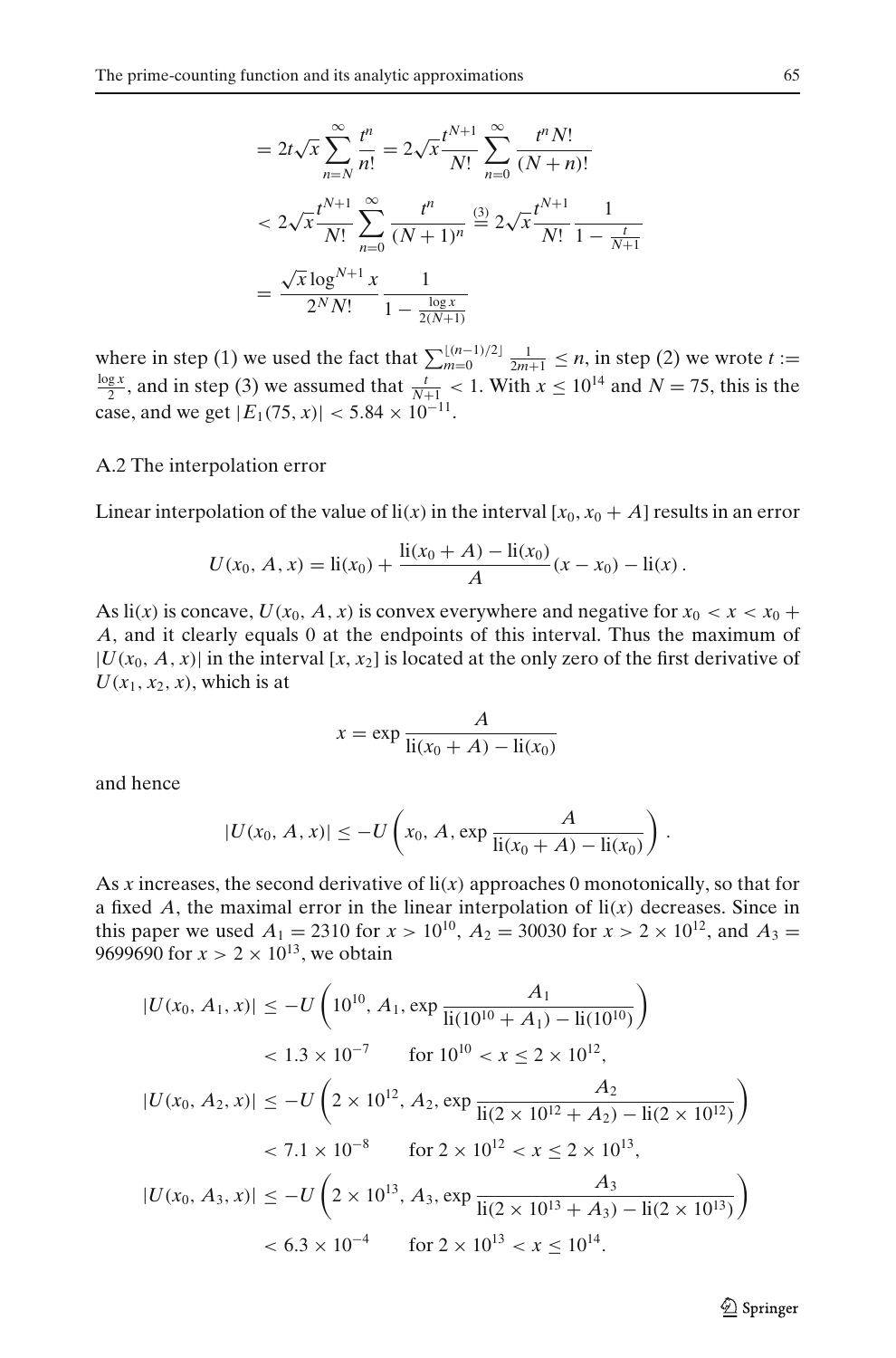# <span id="page-11-0"></span>A.3 The round-off error

In this section, we use an underscore to indicate that the finite-precision value obtained and/or stored by the computer is being considered. The absence of an underscore will thus always mean that we are referring to the exact value. Thus if a real number *x* is stored in a variable *x* with the precision of *K* digits, we have

$$
(1 - 10^{-K+1})x < \underline{x} < (1 + 10^{-K+1})x
$$

as well as

$$
(1 - 10^{-K+1})\underline{x} < x < (1 + 10^{-K+1})\underline{x} \, .
$$

Since 80-bit reals have a precision of 19 digits, we may take  $K = 19$  for all the non-integer variables used in the computations presented here. As described in Section [2.3,](#page-3-0) the coefficients  $a_n$  in the sum

$$
\sqrt{x} \sum_{n=1}^{75} a_n \log^n x
$$

were precomputed and stored with 19-digit precision. Thus

$$
(1-10^{-18})|a_n| < \underline{|a_n|} < (1+10^{-18})|a_n| \; .
$$

For a term  $\log^n x$ , we have

$$
(1-10^{-18})^{2n} \left(\log\left(1-10^{-18}\right)x\right)^n < \underbrace{\left(\log x\right)^n}_{\lt \left(1+10^{-18}\right)^{2n} \left(\log\left(1+10^{-18}\right)x\right)^n}.
$$

For the left-hand side of this inequality we have

$$
(1 - 10^{-18})^{2n} (\log (1 - 10^{-18}) x)^n
$$
  
> 
$$
(1 - 2n \times 10^{-18}) (\log x - 2 \times 10^{-18})^n
$$
  
> 
$$
(1 - 2n \times 10^{-18}) (1 - 3 \times 10^{-18})^n \log^n x
$$
  
> 
$$
(1 - 2n \times 10^{-18}) (1 - 3n \times 10^{-18}) \log^n x
$$
  
> 
$$
(1 - 5n \times 10^{-18}) \log^n x \ge (1 - 3.75 \times 10^{-16}) \log^n x.
$$

A similar result, with subtractions replaced by additions, follows for the right-hand side of the same inequality. Therefore

$$
\left| \frac{a_n \left( \log x \right)^n - a_n \log^n x}{\sum_{n=1}^{75} a_n \left( \frac{\log x}{n} \right)^n - \sum_{n=1}^{75} a_n \log^n x} \right| < 3.77 \times 10^{-16} \sum_{n=1}^{75} |a_n| \log^n x.
$$

 $\mathcal{Q}$  Springer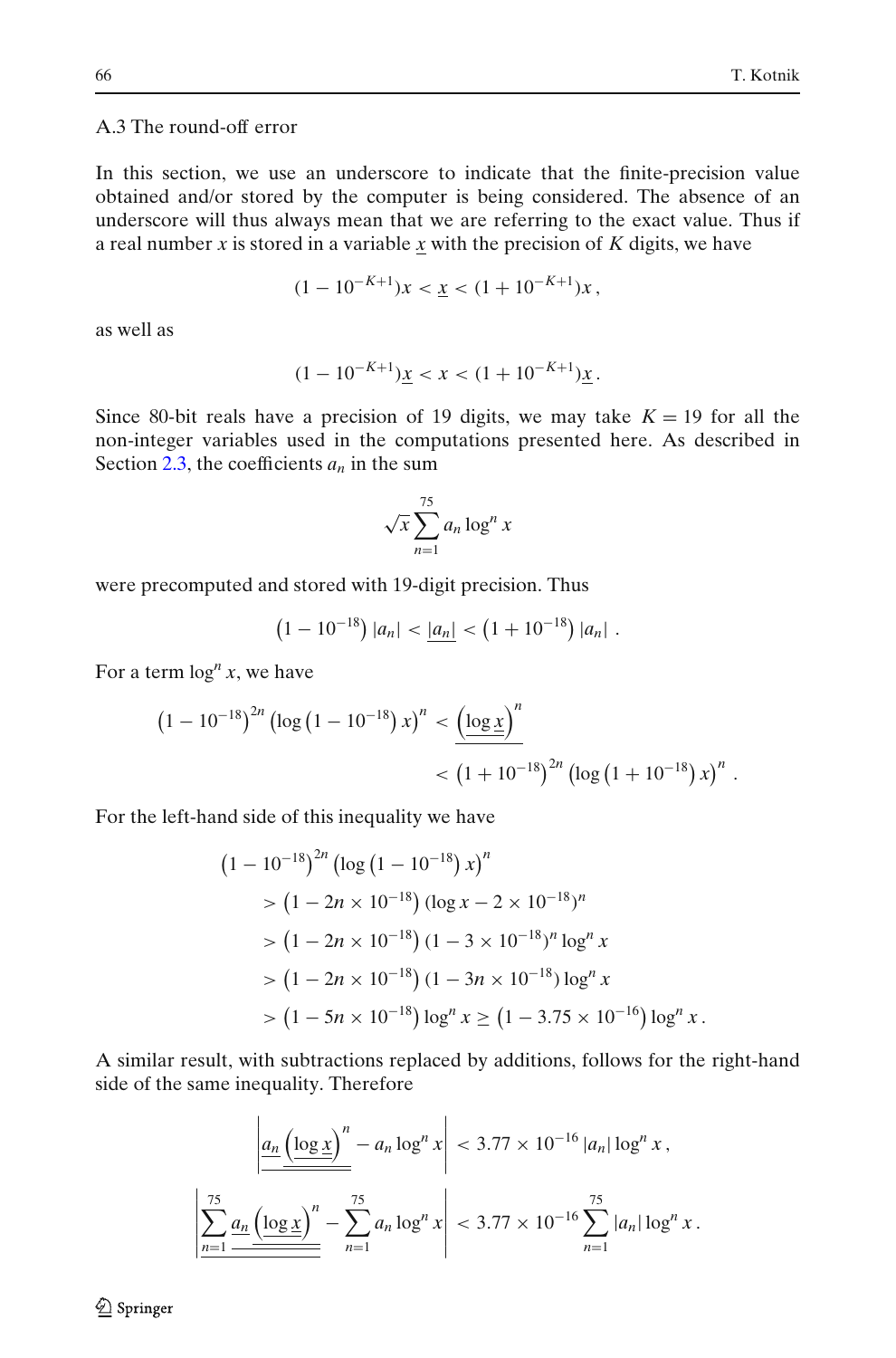<span id="page-12-0"></span>Also

$$
\left|\sqrt{\underline{x}} - \sqrt{x}\right| < 2 \times 10^{-18} \sqrt{x}
$$

so that

$$
\frac{\sqrt{\underline{x}} \sum_{n=1}^{75} \underline{a_n} \left( \underline{\log x} \right)^n - \sqrt{x} \sum_{n=1}^{75} a_n \log^n x}
$$
  
< 
$$
< 3.8 \times 10^{-16} \sqrt{x} \sum_{n=1}^{75} |a_n| \log^n x
$$
  

$$
\leq 3.8 \times 10^{-16} \sqrt{x} \sum_{n=1}^{75} |a_n| \log^n 10^{14} < 1.54 \times 10^{-8} \sqrt{x}.
$$

# **Appendix B: Error analysis for** *R(x)*

B.1 The truncation error

Truncation of the exact formula

$$
R(x) = 1 + \sum_{n=1}^{\infty} \frac{\log^n x}{n! \, n \, \zeta(n+1)}
$$

at  $n = N$  results in an error  $E_2(N, x) > 0$  with

$$
E_2(N, x) = \sum_{n=N+1}^{\infty} \frac{\log^n x}{n! n! n!} \frac{1}{n! n!} \sum_{n=N+1}^{\infty} \frac{\log^n x}{n! n}
$$
  
= 
$$
\sum_{n=N+1}^{\infty} \frac{\log^n x}{n^2 (n-1)!} < \frac{1}{(N+1)^2} \sum_{n=N+1}^{\infty} \frac{\log^n x}{(n-1)!}
$$
  
= 
$$
\frac{1}{(N+1)^2} \sum_{n=N}^{\infty} \frac{\log^{n+1} x}{n!} = \frac{\log^{N+1} x}{N! (N+1)^2} \sum_{n=0}^{\infty} \frac{\log^n x N!}{(N+n)!}
$$
  
< 
$$
< \frac{\log^{N+1} x}{N! (N+1)^2} \sum_{n=0}^{\infty} \frac{\log^n x}{(N+1)^n} \stackrel{(2)}{=} \frac{\log^{N+1} x}{N! (N+1)^2} \frac{1}{1 - \frac{\log x}{N+1}}
$$

where in step (1) we used the fact that  $\zeta(n + 1) > 1$ , and in step (2) we assumed that  $\frac{\log x}{N+1}$  < 1. With  $x \le 10^{14}$  and  $N = 102$ , this is the case, and we get  $E_2(102, x)$  <  $3.27 \times 10^{-11}$ .

 $\underline{\textcircled{\tiny 2}}$  Springer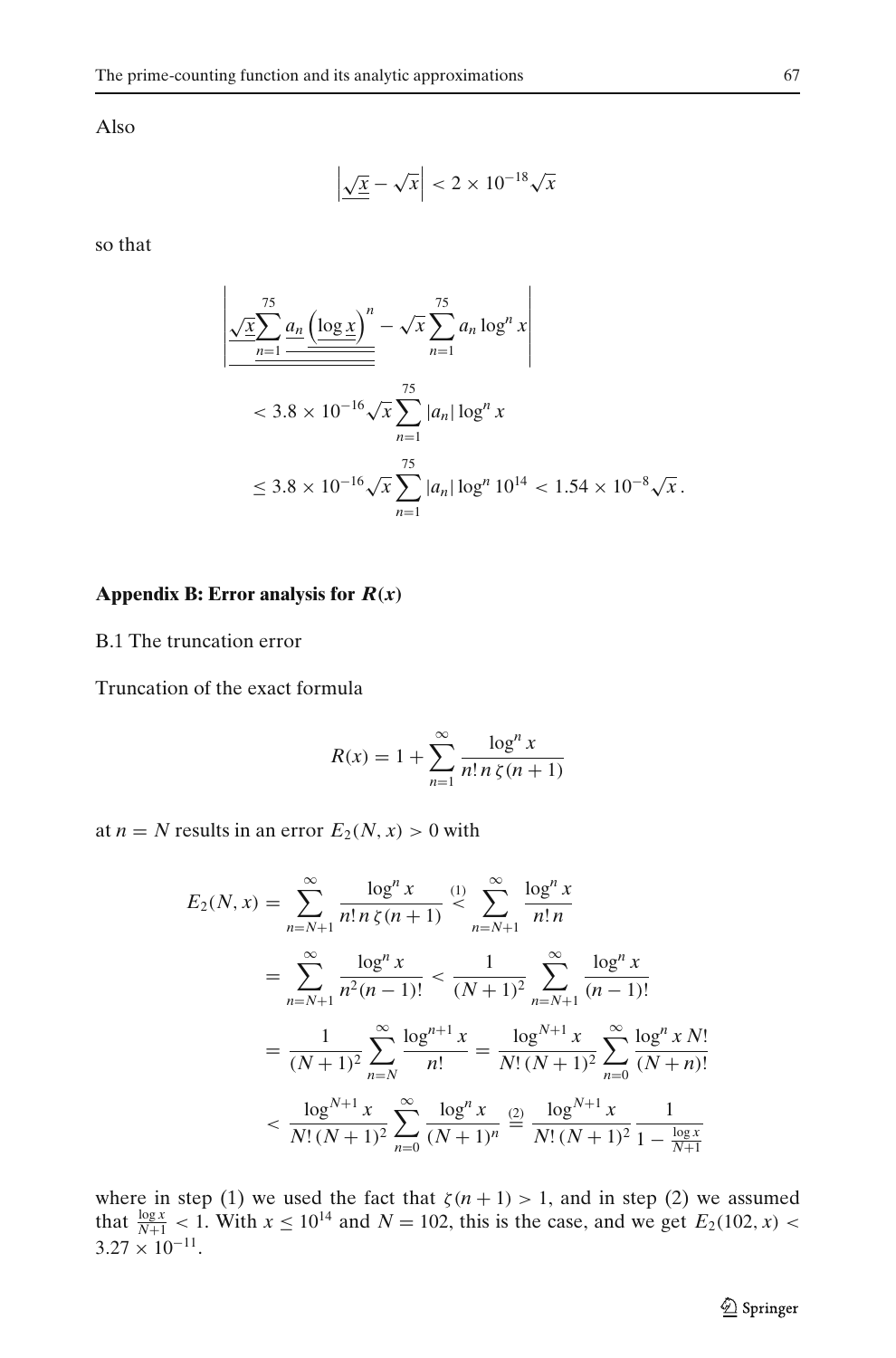## <span id="page-13-0"></span>B.2 The round-off error

As described in Section [2.4,](#page-3-0) the coefficients  $b_n$  in the sum

$$
\sum_{n=1}^{102} b_n \log^n x, \qquad \text{where } b_n = \frac{1}{n! \, n \, \zeta(n+1)}
$$

were precomputed and stored with 19-digit precision. Proceeding similarly as in Section [A.3](#page-11-0) , we obtain

$$
\left| \frac{\sum_{n=1}^{102} b_n \left( \log x \right)^n}{\sum_{n=1}^{102} b_n \log^n x} \right| < 3.77 \times 10^{-16} \sum_{n=1}^{102} b_n \log^n x
$$
\n
$$
< 3.77 \times 10^{-16} \sum_{n=1}^{102} b_n \log^n 10^{14} < 1.21 \times 10^{-3}.
$$

Appendix C: Error analysis for  $\int_2^x R(u) du$ 

C.1 The truncation error

Denote

$$
R_N(x) := 1 + \sum_{n=1}^N \frac{\log^n x}{n! \, n \, \zeta(n+1)} \; .
$$

Then

$$
\int_2^x R(u) du = \int_2^x R_N(u) du + \int_2^x (R(u) - R_N(u)) du = \int_2^x R_N(u) du + E_3(N, x),
$$

where  $E_3(N, x) > 0$  and

$$
E_3(N, x) \le \int_2^x |R(u) - R_N(u)| \, du \le (x - 2) \max_{2 \le u \le x} |R(u) - R_N(u)|
$$
  
=  $(x - 2) E_2(N, x) < x E_2(N, x)$ .

From  $E_2(102, x) < 3.27 \times 10^{-11}$  it then follows that  $E_3(102, x) < 3.27 \times 10^{-11}x$ .

C.2 The round-off error.

As described in Section [2.5,](#page-4-0) the coefficients  $d_n$  in the sum

$$
\sum_{n=1}^{127} d_n \sum_{m=0}^{n} \frac{(-1)^{n-m} \log^m x}{m!}, \quad \text{where } d_n = \frac{1}{n \zeta(n+1)}
$$

2 Springer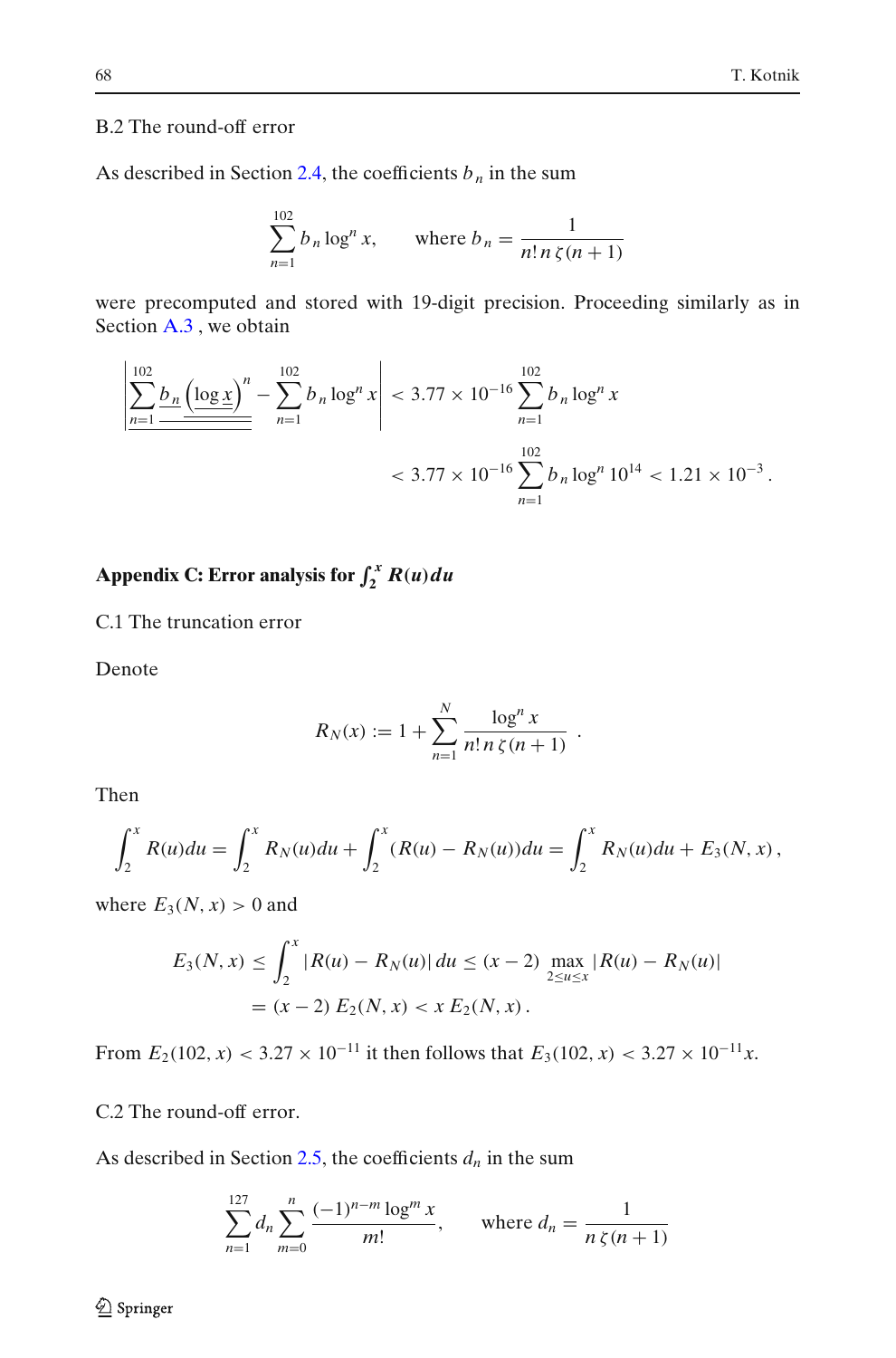<span id="page-14-0"></span>were precomputed and stored with 19-digit precision, and the coefficients  $g_{m,n}$  =  $(-1)^{n-m}/m!$  were computed to the same precision. Proceeding similarly as in Section [A.3,](#page-11-0) we obtain

$$
\left| \frac{g_{m,n}}{\frac{\left(\log x\right)^m}{m}} - g_{m,n} \log^m x \right| < 3.77 \times 10^{-16} \frac{\log^m x}{m!},
$$
\n
$$
\left| \frac{\sum_{m=0}^n \underline{g_{m,n}} \left( \underline{\log x} \right)^m}{\sum_{m=0}^n - \sum_{m=0}^n g_{m,n} \log^m x} \right| < 3.77 \times 10^{-16} \sum_{m=0}^n \frac{\log^m x}{m!} \n< 3.77 \times 10^{-16} \sum_{m=0}^\infty \frac{\log^m x}{m!} = 3.77 \times 10^{-16} x,
$$
\n
$$
\left| \frac{d_n \sum_{m=0}^n \underline{g_{m,n}} \left( \underline{\log x} \right)^m}{\sum_{m=0}^n - d_n \sum_{m=0}^n g_{m,n} \log^m x} \right| < 3.8 \times 10^{-16} d_n x,
$$
\n
$$
\left| \frac{x \sum_{n=1}^{127} \underline{d_n} \sum_{m=0}^n \underline{g_{m,n}} \left( \underline{\log x} \right)^m}{\sum_{n=1}^{127} - d_n \sum_{m=0}^n d_n \sum_{m=0}^n g_{m,n} \log^m x} \right| < 3.8 \times 10^{-16} x^2 \sum_{n=1}^{127} d_n \n< 1.9 \times 10^{-15} x^2.
$$

## **References**

- 1. Bays, C., Hudson, R.: A new bound for the smallest x with  $\pi(x) > \text{li}(x)$ . Math. Comp. 69, 1285-1296 (2000)
- 2. Berndt, B.C.: Ramanujan's Notebooks, Part IV. pp. 126–131. Springer, New York (1994)
- 3. Brent, R.P.: Irregularities in the distribution of primes and twin primes. Math. Comp. **29**, 43–56 (1975)
- 4. de la Vallée Poussin, C.J.: Sur la fonction ζ(*s*) de Riemann et le nombre des nombres premiers inférieurs à une limite donnée. Mem. Cour. Acad. Roy. Belg. **59**, 1 (1899)
- 5. Ford, K.: Vinogradov's integral and bounds for the Riemann zeta function. Proc. London Math. Soc. **85**, 565–633 (2002)
- 6. Gauss, C.F.: Werke, Vol. II. Königliche Gesellschaft der Wissenschaften zu Göttingen, pp. 444– 447 (1863)
- 7. Gram, J.P.: Undersøgelser angående Mængden af Primtal under en given Grænse. Kong. Dansk. Videnskab. Selsk. Skr. (VI) **2**, 183–308 (1884)
- 8. Ingham, A.E.: The distribution of prime numbers, pp. 105–106. Cambridge University Press, New York (1932)
- 9. Korobov, N.M.: Estimates of trigonometric sums and their applications. Usp. Mat. Nauk. **13**, 185–192 (1958) (in Russian)
- 10. Legendre, A.M.: Essai sur la théorie des nombres, 2ème dition, p.394. Courcier, Paris (1808)
- 11. Lehman, R.S.: On the difference  $\pi(x) \text{li}(x)$ . Acta Arith. **11**, 397–410 (1966)
- 12. Littlewood, J.E.: Sur la distribution des nombres premiers. C. R. Acad. Sci. Paris **158**, 1869–1872 (1914)
- 13. Riemann, B.: Ueber die Anzahl der Primzahlen unter einer gegebenen Grösse. Monatsber. Preuss. Akad. Wiss. **1859** 671–680 (1859)
- 14. Rosser, J.B., Schoenfeld, L.: Approximate formulas for some functions of prime numbers. Illinois J. Math. **6**, 64–94 (1962)
- 15. Skewes, S.: On the difference  $\pi(x) \text{li}(x)$ . II. Proc. London Math. Soc. (3) **5**, 48–70 (1955)